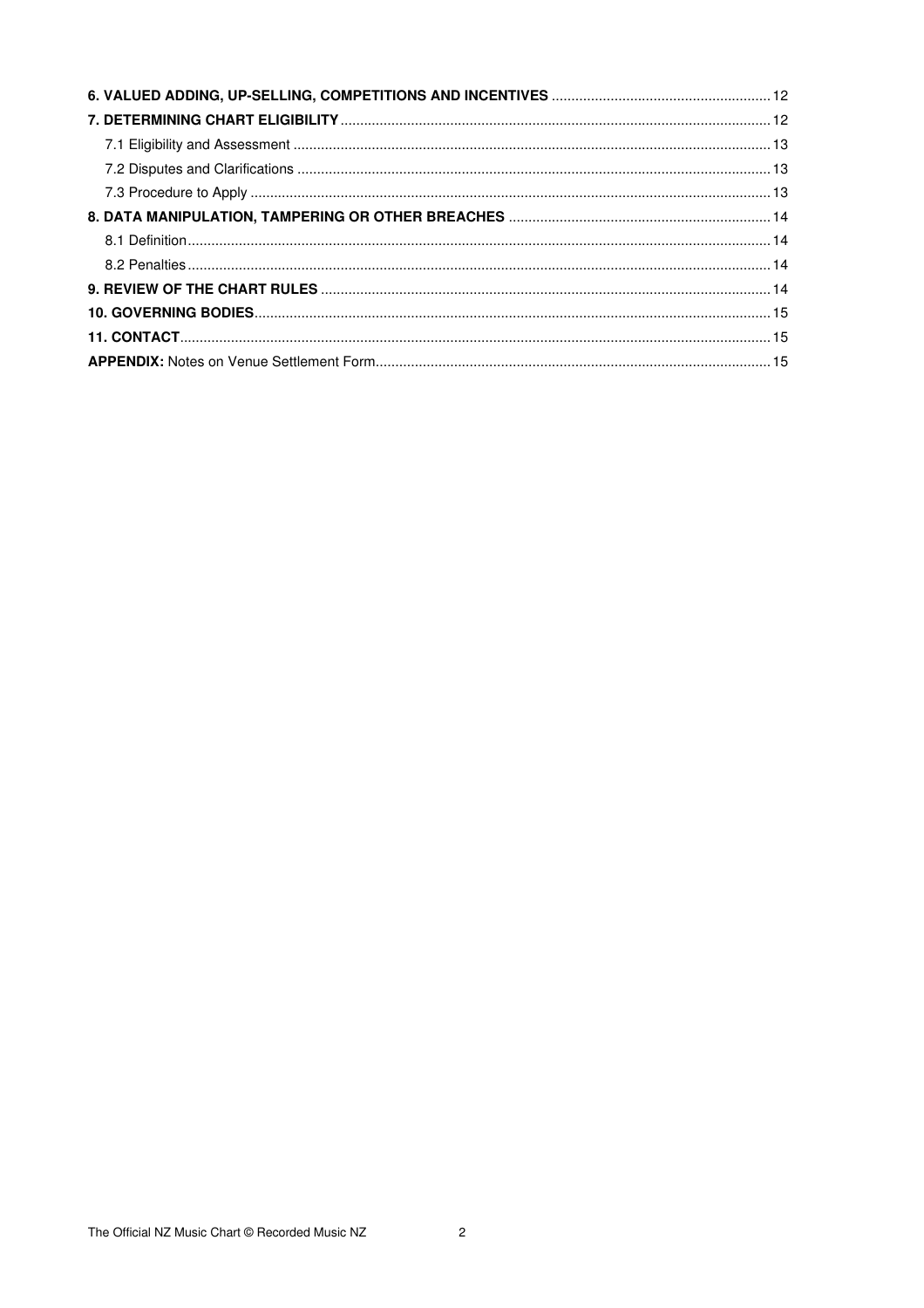### **1. INTRODUCTION**

The Official New Zealand Music Charts represent the broad interests of all record companies and services delivering music to New Zealanders.

A set of Chart Rules has been developed to ensure a consistent, fair and responsive industry-wide approach to important issues that affect our industry from time to time. These Chart Rules have been adopted to ensure that all participants in the charting process are aware of the basis on which the charts are formulated and published.

In producing the Official New Zealand Music Charts it is recognised that the New Zealand music industry is highly competitive. The Chart Rules enhance competitiveness and seek to ensure that the charts are reliable and credible, consistent with the objective of assisting competition (by giving relevant information about the popularity of albums, singles and other recorded music products to consumers) to promote and improve customer choice.

The Official New Zealand Music Charts are compiled and published weekly, at 10am each Saturday, based on aggregate information received from contributing Information Providers and venue sales by artists and labels. They are published online and also made available to Recorded Music NZ members, the wider music industry, participating data providers and the wider media for dissemination to the general public.

The Official New Zealand Music Charts reasonably reflect consumer preferences at the time the relevant data is collected. As the charts are based on a sample of the nation's music consumption choices, they should be taken as a close approximation of the actual market and while checks for accuracy are made, the possibility of errors in supplied data should be recognised.

Product definitions and eligibility criteria apply to each chart. This helps ensure recordings of the same broad description are included in the relevant chart. All record companies and distributors remain free to package, market and distribute their recordings in any way they choose, but products which do not comply with these rules will not be eligible for inclusion in the Official New Zealand Music Charts.

Recorded Music NZ membership is not a prerequisite for inclusion of a label's recordings in the Official New Zealand Music Charts but is encouraged.

# **2. CHART DATA**

Contributing Information Providers must sign the Chart Members Code and be approved by the Chart Compiler prior to their first data submission.

All data must be submitted by an Information Provider electronically and must be sent directly to the chart compiler. No data will be accepted if it is received via an intermediary.

Wherever possible, data should be sourced directly from the Information Provider's point of sale / stock control system without manual re-typing or writing of data by hand. Where manual re-typing is unavoidable, the Information Provider must be able to provide additional transaction evidence if asked by the Chart Compiler prior to any submission being included in the Chart.

Artists and labels may provide information on sales made in live venues using the Venue Settlement Form referred to in clause 2.3. For the avoidance of any doubt, approved Information Providers may not provide data using the Venue Settlement form.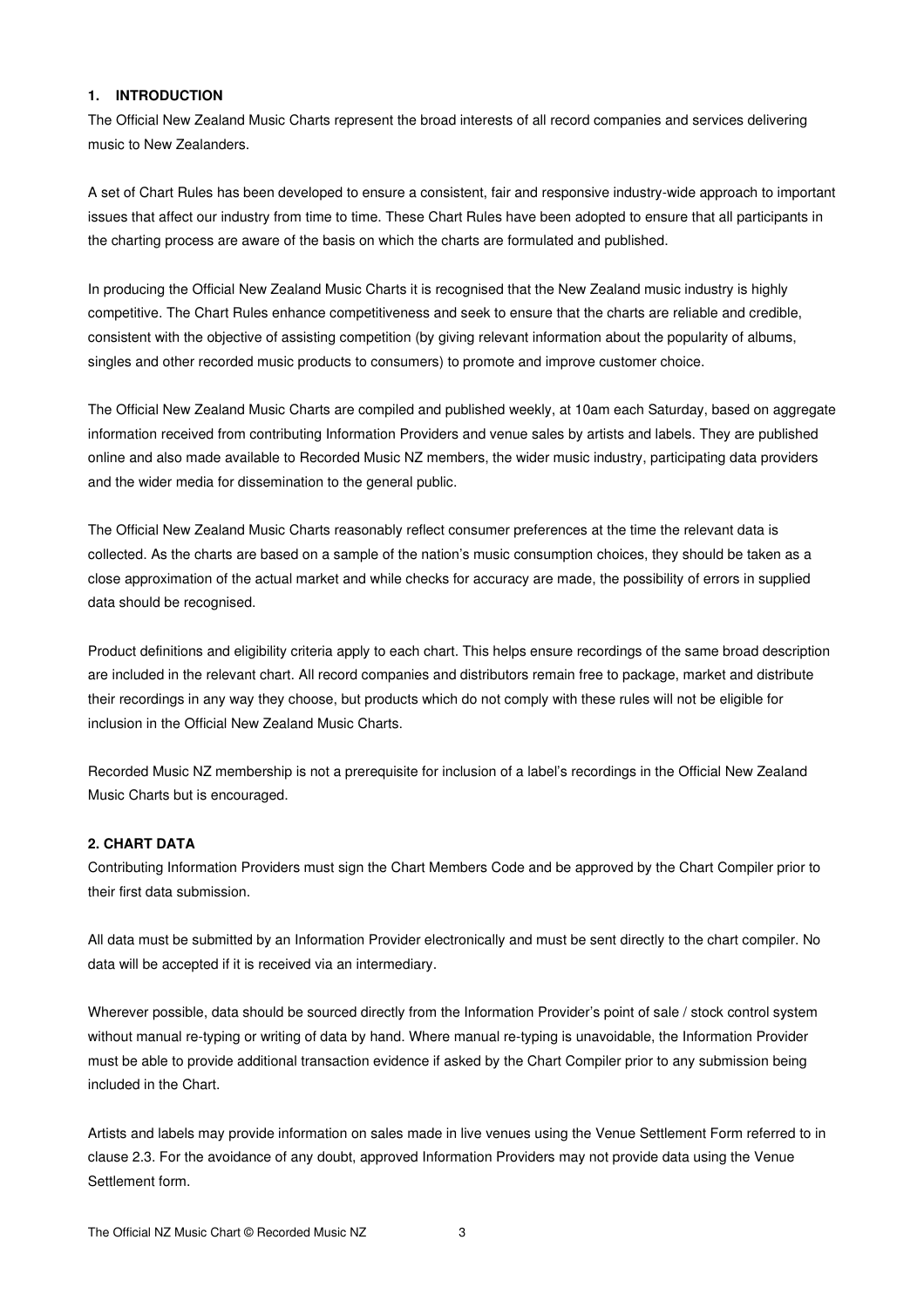The data supplied must strictly reflect music consumption between midnight on the preceding Friday morning to 11:59pm on Thursday night and must be provided to the Chart Compiler by 11:00am on the Friday for inclusion in the chart for that week.

For pre-order and mail order sales, sales are deemed to have taken place when the customer receives the product they have purchased.

### **2.1 Genuine Consumption**

All information used to compile the Official New Zealand Music Chart must be recorded as the result of genuine consumption by a genuine consumer in New Zealand.

No record company, distributor, retailer, artist, promoter or other party should act or encourage others to act in any way designed to distort, or which has the effect of distorting, the Chart by achieving a higher or lower Chart position for a record than it would otherwise achieve.

Actions which may be considered a breach of these rules include:

- (a) knowingly being party to the submission of false or inaccurate data to the Chart compiler;
- (b) purchasing records or causing music to be purchased or consumed by other in ways which do not reflect genuine consumer choice;
- (c) effecting multiple purchases of music on behalf of other persons,
- (d) interference with the operation of equipment or software used to compile, collect or collate chart information,
- (e) offering money or other benefits to a data provider contingent upon a record entering any of the Charts or attaining a minimum chart position;
- (f) procuring the sale or consumption of music by offering non-related gifts or incentives,
- (g) including sales to off-shore consumers,
- (h) any other activity outside recognised industry practice, not pre-approved by the Chart Complier, that gives one product an unfair advantage over competing products and / or is intended to deliberately distort the chart.

### **2.2 Data Confidentiality**

While the Chart's total figures by title will be made available to all Information Providers and record companies, the Chart Compiler will under no circumstances disclose, publish or otherwise reveal Information Provider-specific figures or other confidential information to any third party.

The Chart Compiler will not disclose, publish or otherwise reveal any chart, report or other analysis which allows Information Provider-specific figures or other confidential information to be directly determined. In situations where the chart cannot be compiled without revealing an Information Provider-specific figure (e.g. an exclusive track, single or album) the Chart Compiler will not be required, or able to keep that title's data confidential. In these cases the Information Provider may, if they wish, ask the Chart Compiler, in advance, to have the title concerned ruled ineligible for the chart.

## **2.3 Direct To Consumer Sales**

Sales made directly to the consumer by an artist or their label are eligible for inclusion in the Official New Zealand Music Charts, but data will only be accepted using the Venue Settlement form under strict conditions and subject to stringent auditing processes.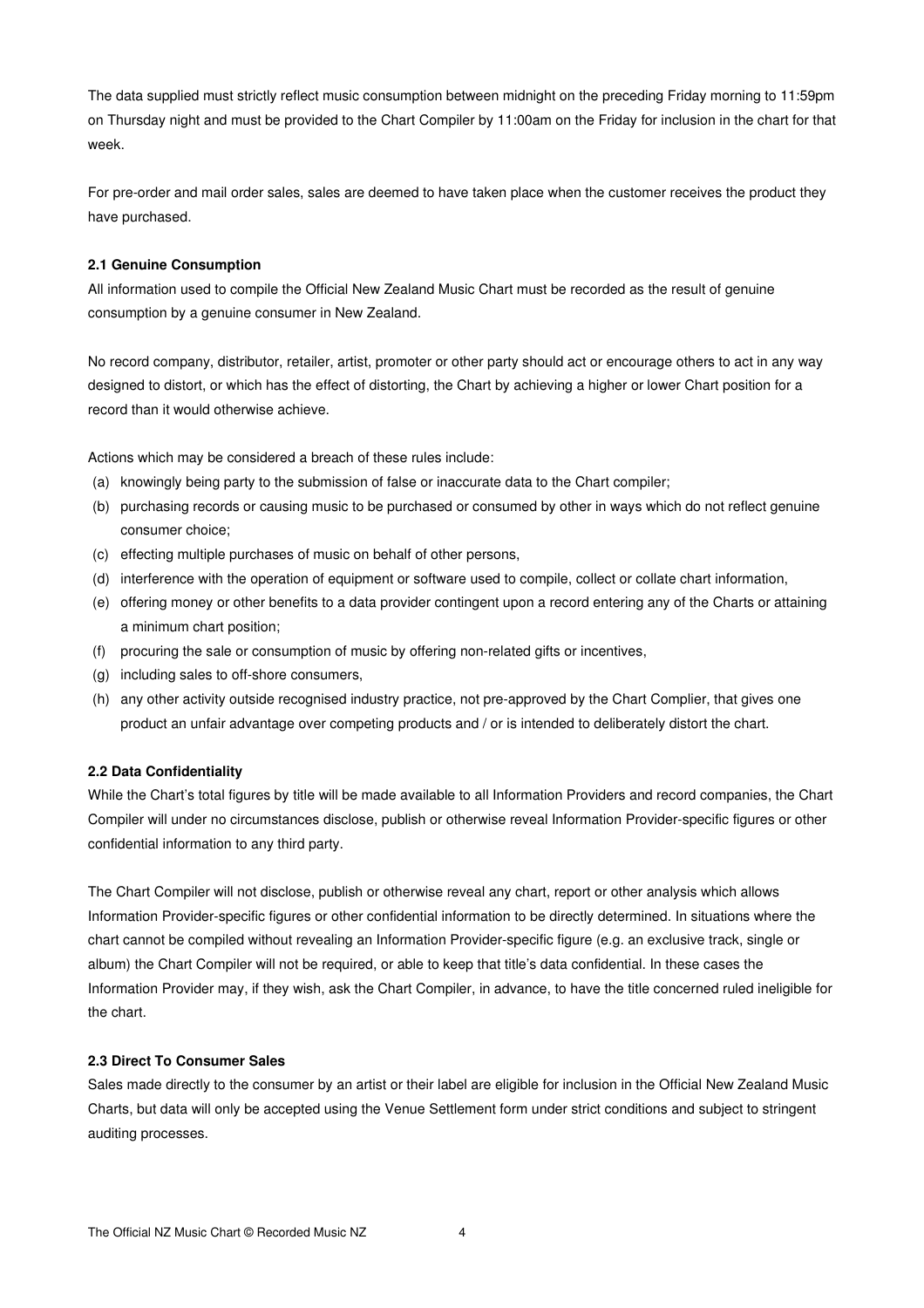Any third party selling music directly to the consumer must be an approved Information Provider in order for those sales to be Chart eligible and must submit their data directly to the Chart Compiler in the manner outlined in clause 2.0. No data will be accepted from a third party Information Provider using the Venue Settlement Form.

i. Direct to consumer sales will be considered from three key areas:

## **(i) Direct to consumer digital sales**

This includes sales of digital products made from artist websites, label websites and third party websites provided the sales are reported to the Chart Compiler by an existing Information Provider, a Recorded Music NZ member or an accredited direct to consumer Information Provider

## **(ii) Direct to consumer physical sales**

This includes sales of physical products made through web and mail order channels provided the sales are reported to the Chart Compiler by an existing Information Provider, a Recorded Music NZ member or an accredited direct to consumer Information Provider

# **(iii) Sales made at live touring venues**

This includes sales of physical products made at live venues provided the sales are reported to the Chart Compiler by an artist or their label. Sales reported at live venues must be certified by the artist representative, the live venue owner and the record label on the Venue Settlement Form set out in Appendix 1.

- (b) All direct to consumer sales must meet the eligibility criteria set out in this document and special attention must be paid to the date and the sales were made or delivered to the consumer and that the relevant products were delivered to consumers in New Zealand.
- (c) Recorded Music NZ members who wish to submit direct to consumer sales to the chart should in the first instance apply to the Chart Compiler to become a direct to consumer Information Provider. The Chart Compiler will make regular checks to ensure the information the Recorded Music NZ member will supply is reliable and auditable.
- (d) Bulk sales made by an existing Information Provider, a Recorded Music NZ member or an accredited direct to consumer information provider to a third party who will on-sell the product directly to the public will not be eligible for inclusion in the charts.

# **2.4 Certification**

Gold and Platinum status will be awarded to Albums, Singles, Compilations and DVDs based on all chart-eligible consumer consumption, as verified by the Chart Compiler. Where a distributor may have legitimate justification for nonchart-eligible consumption (including sales by non-chart-contributing entities, bundled titles or value-added offers) to be considered for inclusion in certification calculations, these may be submitted to the Chart Compiler for consideration with clear supporting evidence, such as receipts, manufacturing or delivery records.

Certification updates will be carried out on a weekly basis and apply immediately.

The same base streaming Conversion Rate and calculations used for chart positions shall apply for certification determination. However, the neutralising step (reducing the top two singles to the average of the next eight) shall not be applied.

The following certification thresholds shall apply:

| Format       | Gold   | Platinum |
|--------------|--------|----------|
| Singles      | 15,000 | 30,000   |
| Albums       | 7.500  | 15.000   |
| Compilations | 7,500  | 15,000   |
| DVD          | 2,500  | 5,000    |
|              |        |          |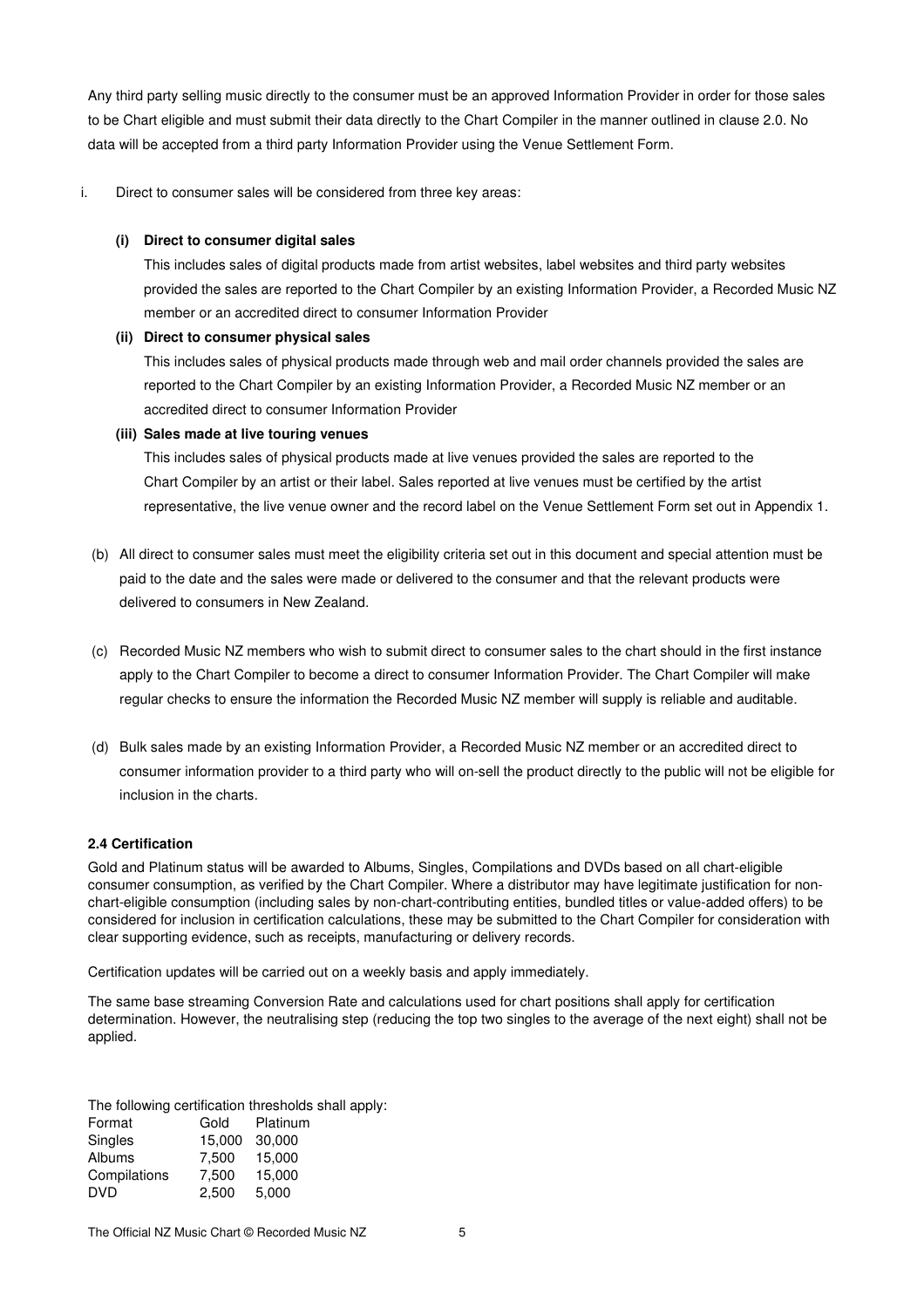## **3. THE CHARTS**

### **3.1 Top 40 Album Chart**

The main purpose of the Top 40 Album Chart is to list those recordings that are top contemporary music hit products. In a majority of instances such product will be new release mainstream, popular music recordings but in some cases it may be a re-released, re-marketed or re-packaged version of an older recording (e.g. a qualifying older album may be subject to an advertising campaign to coincide with a tour by the performer of the title).

The Top 40 Album Chart seeks to rank the sales and consumption of such hit products on an as common a basis as possible. Save for any exclusions detailed in point 3.1.1, eligibility for the Top 40 Album Chart requires that the Product:

- (i) meets the Album definition criteria as outlined in point 4.1,
- (ii) must not be a compilation album,
- (iii) must be less than eighteen (18) months old (from its first New Zealand release date) unless in a continuing Chart run or the album is re-released, re-marketed or re-packaged or it enjoys a spike in sales due to a significant external event e.g. a tour by the artist or the death of the artist.

If there is any concern about a product's eligibility, it will be referred to the Chart Committee for review. The Chart Committee's decision will be final.

## **3.1.1 Exclusions**

- (i) A NZ rights owner/licensee may request to the Chart Compiler to exclude an album from the Album Charts where the record is not generally available from the owner's normal distributor (for example deleted titles, or pre-release sales caused by distribution leaks).
- (ii) Any promotional (free to the consumer) physical product or digital product will not be eligible for inclusion in the chart.

#### **3.2 Top 40 Singles Chart**

The main purpose of the Top 40 Singles Chart is to list those recordings that are top contemporary music hit products. In a majority of instances such product will be new release mainstream, popular music recordings but in some cases it may be a re-released, re-marketed or re-packaged version of an older recording (e.g. a qualifying older recording may be used in an advertising campaign or television show).

The Top 40 Singles Chart seeks to rank the sales and consumption of such hit products on an as common a basis as possible. Save for any exclusion detailed in point 3.2.1, eligibility for the Top 40 Singles Chart requires that the Product:

- a. meets the single definition criteria as outlined in point 4.2
- b. must be less than eighteen (18) months old (from its first New Zealand release date) unless in a continuing Chart run or the product is re-released, re-marketed or re-packaged or it enjoys a spike in sales due to a significant external event e.g. a tour by the artist or the death of the artist.
- c. must not be a Product comprising multiple previously released Singles packaged together.

### **3.2.1 Exclusions**

i. A NZ rights owner/licensee may request to the Chart Compiler to exclude a product from the Singles Chart where the record is not generally available from the owner's normal distributor (for example deleted titles, or pre-release sales caused by distribution leaks).

The Official NZ Music Chart © Recorded Music NZ 6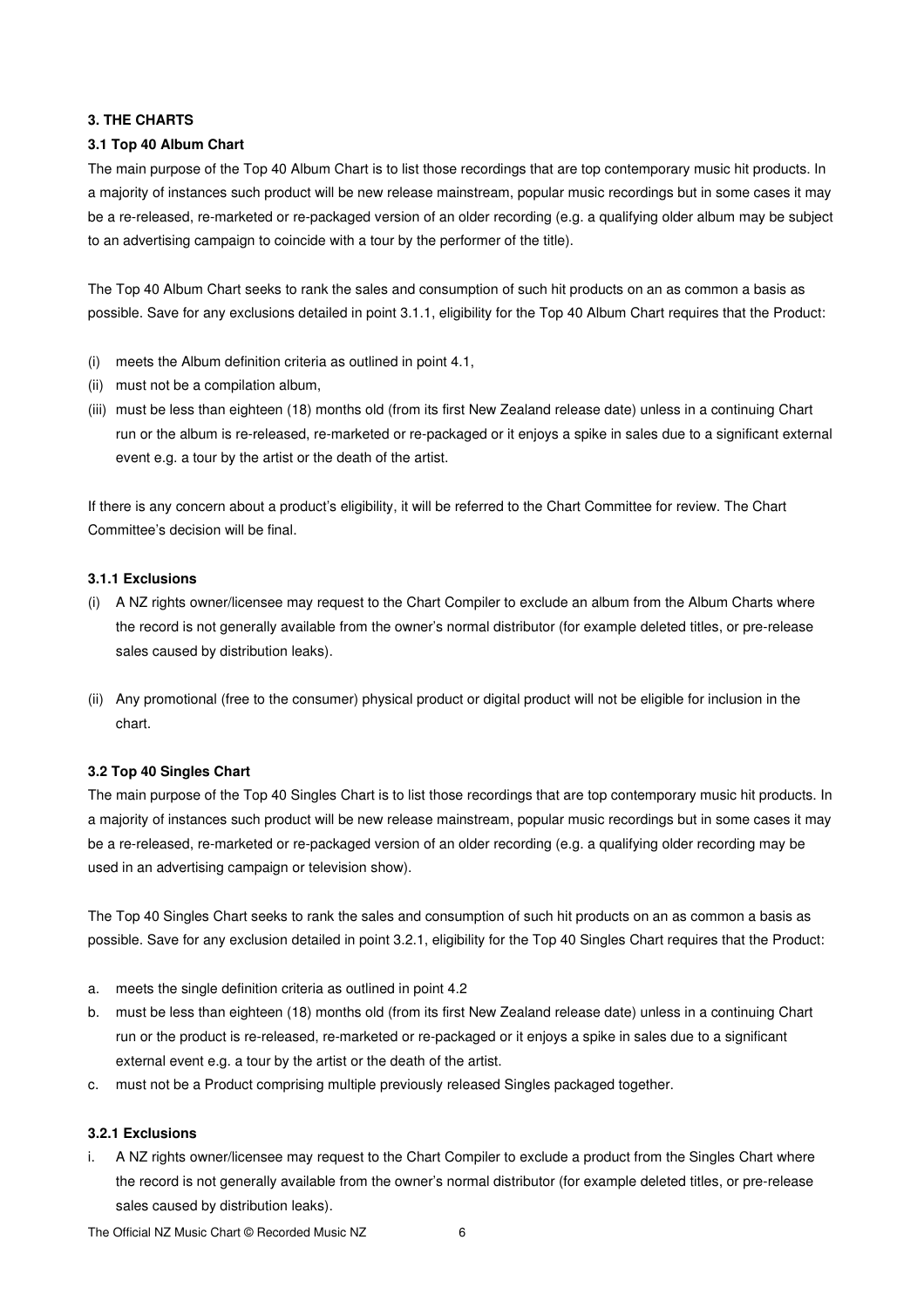ii. Any promotional (free to the consumer) physical product or digital product will not be eligible for inclusion in the chart.

### **3.2.2 Artist Appearance Limitation**

In the first week of an album's release, the named artist(s) may achieve up to 4 new entries into the Top40, subject to the following conditions:

a) The four top performing new entries in terms of chart points will be eligible.

b) Any single appearing on the album which has already charted remains eligible to appear in the Top40,

c) Should there already be one track from the album in the Top40, the artist may have a maximum of 3 new entries. The three, top performing new entries in terms of chart points will be eligible,

d) Should there already be two (or more) tracks from the album in the Top40, then the artist may have a maximum of 2 new entries. The two, top performing new entries in terms of chart points will be eligible.

This rule shall apply for the first four weeks of an album's availability. Once this period is over, the above restrictions are removed.

### **3.2.3 Artist Death**

In the event of an artist's death, a maximum of five singles (regardless of age) may enter or re-enter the Top40 Singles Chart. The top five performing singles will be eligible.

## **3.3 Hot Charts**

The Hot40 Chart and Hot 20 NZ Charts have the same rules, objectives and purposes as set out in 3.2, including Artist Appearance Limitation (3.2.2) and Artist Death (3.2.3). These charts will use the same base methodology and weighting as the Top40 Singles and rank songs according to the greatest growth achieved (measured as the largest gain in combined sales, streams and airplay points in the seven days between charts). This gain may be from a base of zero (ie. a brand new track) OR as an increase from the last chart week to the next. Tracks may not chart as a result of airplay alone.

## **3.4 Top 10 Compilation Chart**

This has the same rules, objectives and purpose as set out for the Top 40 Album chart (3.1) but in relation to multiple artist compilations not otherwise eligible for the Top 40 Album Chart and the relevant exclusions in clause 3.1.1. Eligibility is also governed by the rules outlined in section 4.3.

## **4. PRODUCT DEFINITIONS**

To qualify for inclusion in the Official New Zealand Music Charts all product must comply with the following criteria:

#### **4.1 Albums**

An album is a recording that satisfies the following criteria:

- (a) An album must have a playing time of over 25 minutes OR have five songs or more, where the format does not qualify as a single as defined by the singles eligibility rules.
- (b) Recordings performed by a single (or common) Artist, Act or Orchestra (including "Best Of" compilations).
- (c) Original movie soundtracks, cast recordings and television programme theme albums on which at least 50% of tracks are included in the programme. It is up to the company requesting the inclusion of the product to attest that it meets this criterion.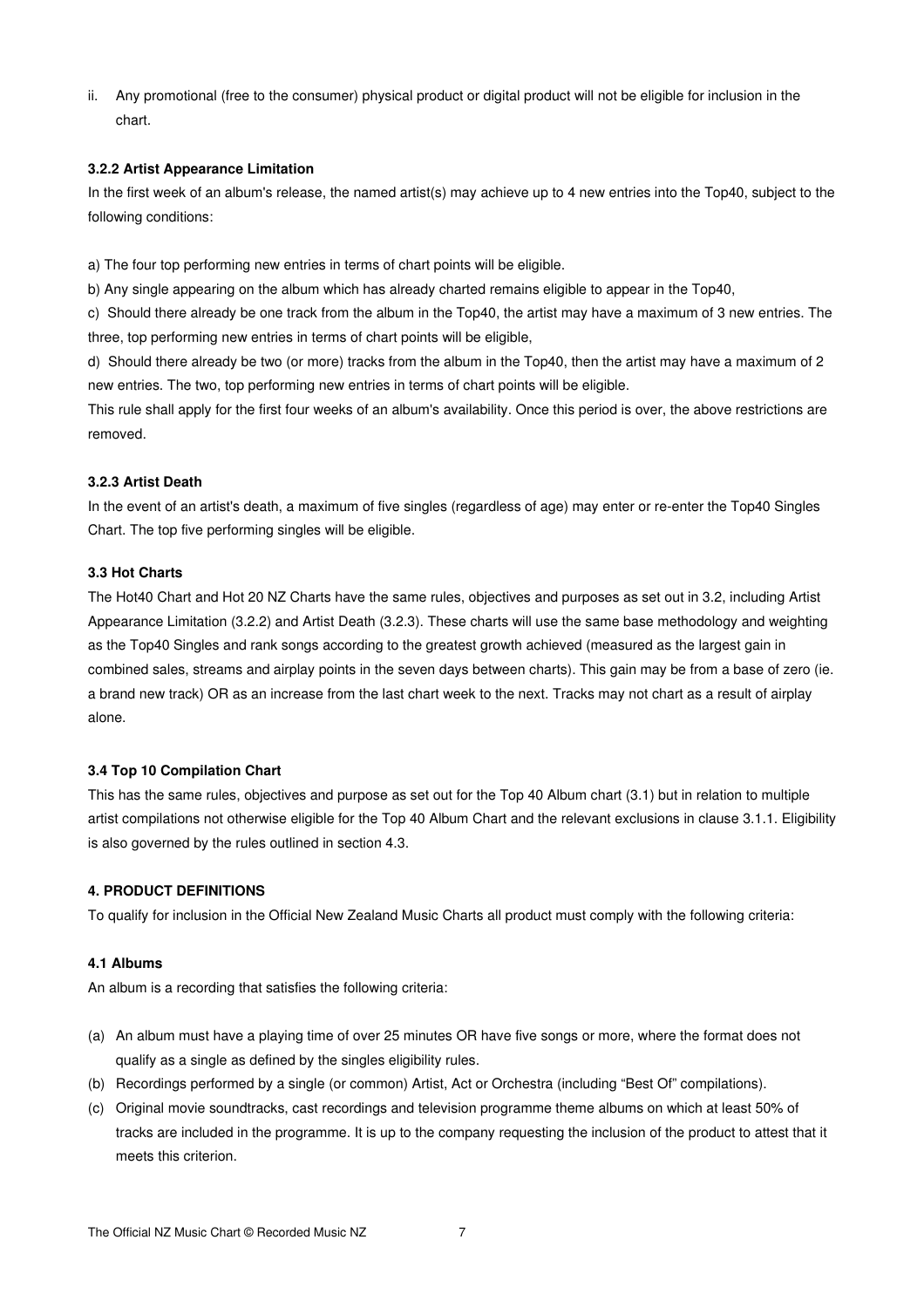- (d) Concept albums featuring at least 80% of new recordings where the songs have been specially recorded for the project (even where the recording is by various artists). For the purpose of the chart, DJ mix albums are not considered to be "new" recordings.
- (e) Provided the valued added rules detailed in point 6.1 are met, multimedia content such as games, screensavers and video material are permitted within a product if they relate directly to the artist or the music contained on the product.

#### **4.2 Singles**

A single is a recording that satisfies the following criteria:

- (a) A single is a recording containing no more than four different tracks and of not more than 25 minutes duration. Any number of versions of the lead track is admissible so long as the duration limit is adhered to.
- (b) Multiple pack singles are ineligible.
- (c) The featured song of a Top 40 single cannot be released as a B-side or extra title on a subsequent chart-eligible single bundle until the former has dropped out of the Top 40.
- (d) The technology used to convey the tracks is discretionary but any format must comply with all other singles criteria. A list of pre-approved formats can be found in point 5.2 (a).
- (e) Provided the valued added rules detailed in point 6.1 are met, multimedia content such as games, screensavers and video material are permitted if they are contained on the single and they relate to the Artist or the music contained on the single.

#### **4.3 Compilations**

Compilations are defined as all multi-artist or orchestral albums deemed ineligible for album chart inclusion. This includes movie soundtracks, cast recordings and television programme theme albums on which less than 50% of tracks are included in the programme, film or show. It is up to the company requesting the inclusion of the product to attest that it meets this criterion. The compilation and album charts are mutually exclusive (product cannot simultaneously appear in both).

### **5. PERMITTED FORMATS AND CRITERIA FOR INCLUSION**

To qualify for inclusion in the Official New Zealand Music Charts all products must comply with the following criteria when combining formats for the Album and Singles charts:

#### **5.1 Criteria for Inclusion in the Top 40 Album Chart**

Consumption of an unlimited number of physical and digital album formats may be combined for a chart placing on the Top 40 Album chart provided that 80% of the featured tracks are common to all formats and that each format adheres to all chart eligibility rules.

#### **(a) Permitted Formats**

The Official NZ Music Chart © Recorded Music NZ 8 LP Vinyl CD or Enhanced CD Limited Edition CD CD/DVD Sets Dualdisc **Cassette SACD** Mini Disc Removable Storage Devices (USB Sticks/Flash Drives/SD Cards etc) DVD Audio or Enhanced DVD Audio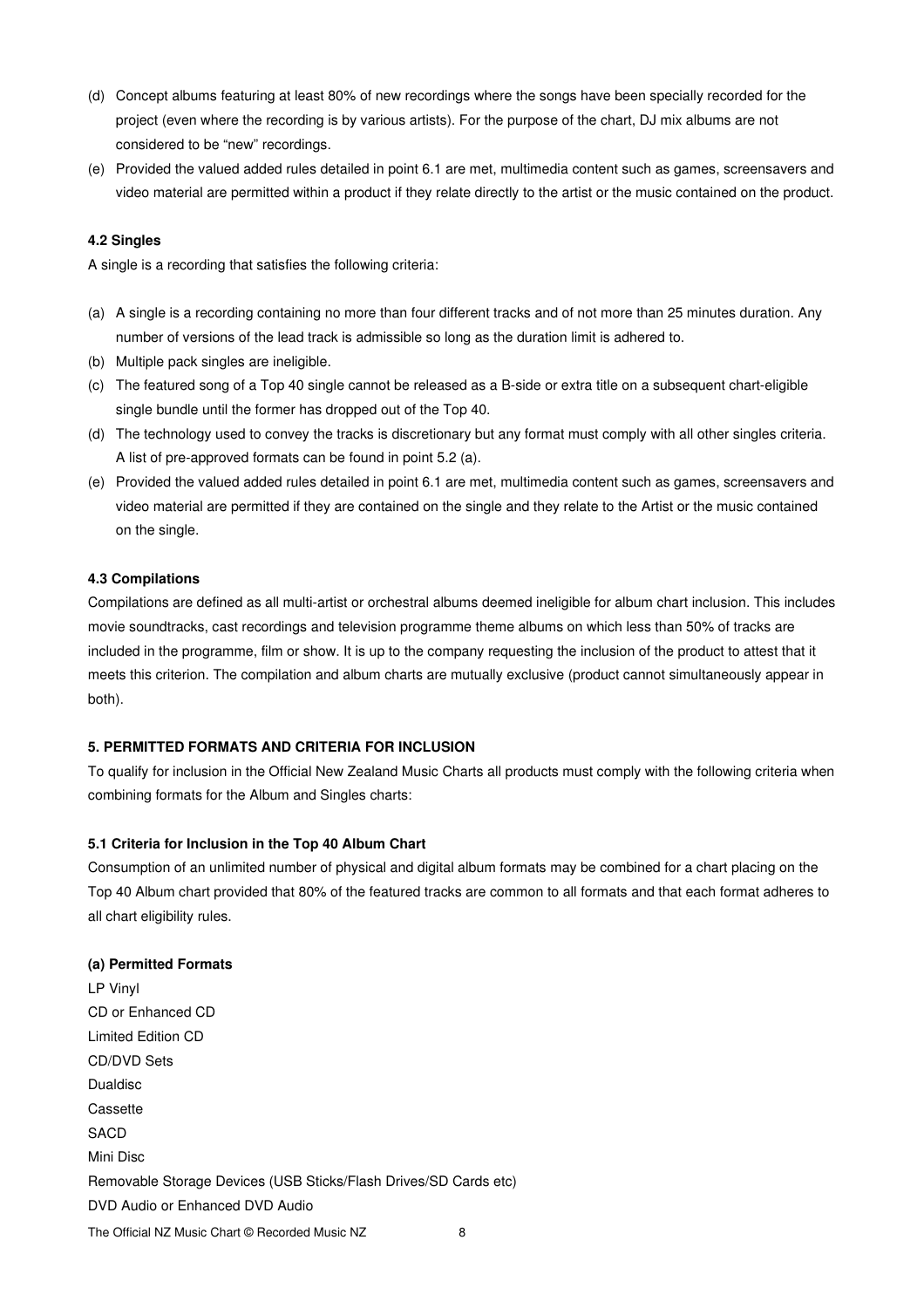## HD DVD Audio

Blu Ray DVD Audio Digital Album Bundle – permanent Digital Download Limited Edition Digital Album Bundle – permanent Digital Download Deluxe Edition Digital bundle – permanent Digital Download On-Demand Audio-Only Streams – Subscription On-Demand Audio-Only Streams – Ad-Supported

# **(b) Combining of Sales and On-Demand Audio-Only Streams**

To determine rankings for the Top 40 Albums Chart, streaming of songs off an album will be combined to produce a Stream Equivalent Album (SEA) value for that album which can then be included in the Top 40 Album Chart alongside physical and digital sales.

To establish a SEA score:

- i. Firstly, the audio conversion rate used for the Singles Chart (ref 5.3) will be applied to streaming data which establishes a ratio that values a certain number of streams as equal to one song sale.
- ii. Secondly, a neutralising factor will be applied to the two most streamed tracks off an album in the charting week. Points for those two tracks will be reduced to the average of the next eight titles on the album. This is to ensure that albums with one or two hit singles are not unfairly propelled up the Album Chart due to the consumption of just a couple of tracks.
- iii. Finally, the combined value of the top 10 tracks off an album are aggregated and divided by a factor of 10 (this being a widely used industry ratio intended to reflect that a standard album will contain, on average, 10 tracks).
- iv. Only albums available in their entirety are eligible to gain SEA points. Albums which restrict consumers from streaming some tracks will automatically have any SEA points earned re-set to zero.



## **(c) Limited Edition / Hybrid Sets**

Consumption of two versions of an album, where one version is a limited edition featuring additional material or an additional disc to the standard version, may be combined provided:

- The limited edition contains 80% of the tracks as featured on the standard version, and;
- The additional material on the limited edition format has not been previously available for consumption in its entirety as a separate product.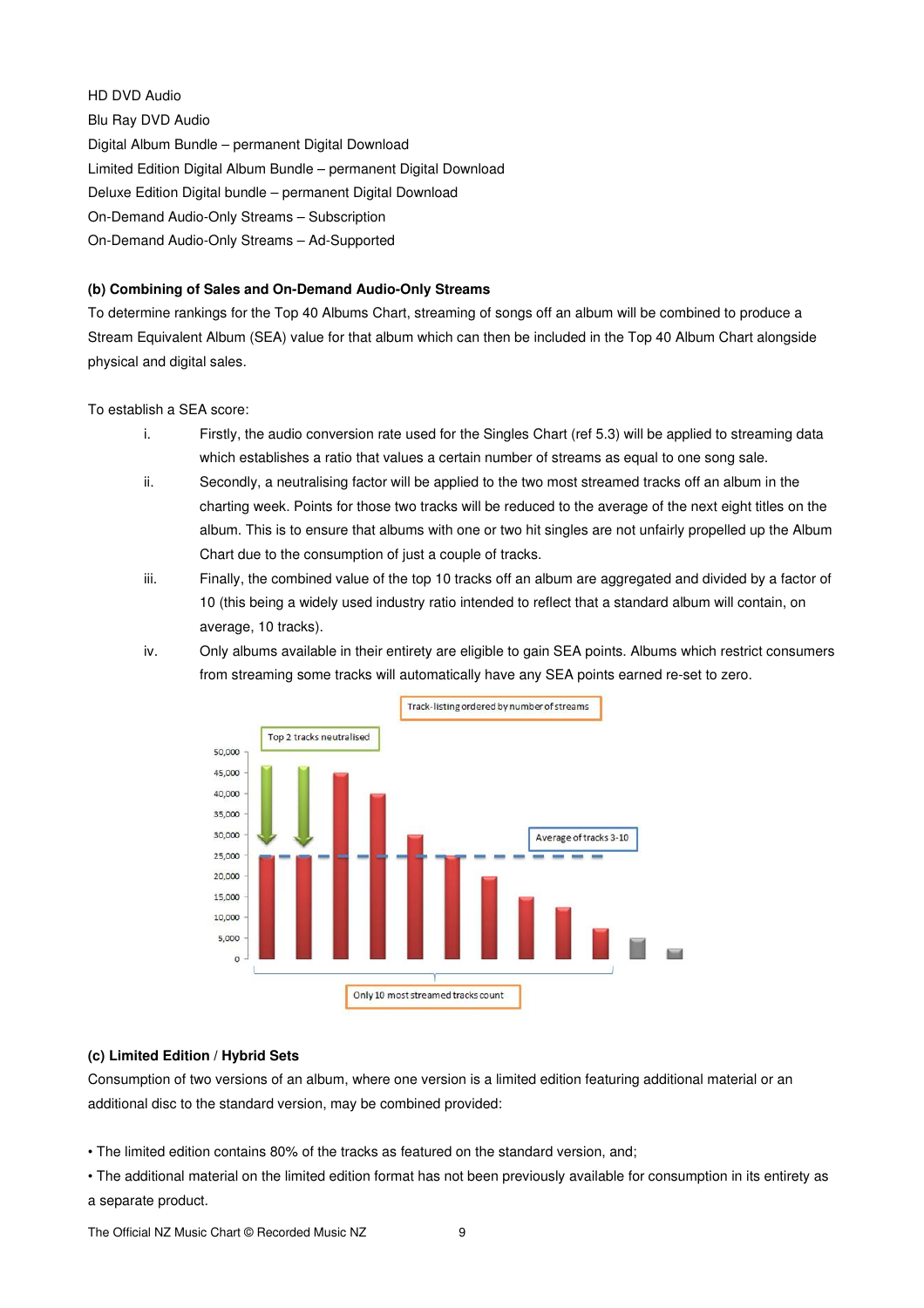Please note that the 80% rule only applies one way from the standard album to the bonus version. This means that 80% of the tracks as featured on the standard version must appear on the bonus version.

### **(d) Remix Albums and Tracks**

Consumption of remix albums will not be combined with sales of the original version. Remixed, extended, live, demo versions of featured tracks are exempt from the 80% rule which only applies to formats which feature additional track titles.

#### **(e) Movie / Game Plus Soundtrack Packs**

For a hybrid video and audio packs (such as CD/DVD releases) to qualify for the Album Chart, the video component must relate directly to the same artist (or artists) appearing on the audio component and must primarily comprise live performance, interview or documentary material. Packages in which the video is primarily acted / scripted story, whether the associated artist (or artists) appear on screen or not, are ineligible for the Album Chart.

Video game soundtracks bundled with the game are not eligible for the chart, except in cases (covered in point 6.1) where the product is primarily an audio release and the game is a minor value-add.

### **5.2 Criteria for Inclusion in the Top 40 Singles Chart**

Consumption of an unlimited number of physical and digital formats may be combined for a chart placing on the Top 40 Singles Chart provided that the various formats can reasonably be held to be variants or alternative formats of the same song. Variants - including duets with additional performer(s), remixes, clean / censored edits or live recordings - must be performed by the same primary performer as the original. If a variant does not meet these criteria, it will be treated as a separate unique release. Where a newly released variant contributes more chart points to the combined chart position than the original release, the song will retain the chart history of the original but will be renamed on the published chart to reflect the popularity / prominence of the variant.

#### **(a) Permitted Formats**

7" Vinyl 12" Vinyl CD Single or Enhanced CD Single DVD Audio Single or Enhanced DVD Audio Single Cassette Single Removable Storage Devices (USB Sticks/Flash Drives/SD Cards etc) HD DVD Audio Blu Ray DVD Audio Digital Audio Track – Permanent Download Digital Single Bundle – Permanent Download Digital Vingle Bundle (Digital Audio Track and Digital Video Track) – Permanent Download On-Demand Audio-Only Streams – Subscription On-Demand Audio-Only Streams – Ad-Supported

#### **5.3 Combining of Sales and On-Demand Audio-Only Streams**

To determine rankings for the Top 40 Singles Chart, an audio conversion rate is required before combining sales and ondemand audio-only streams. This audio conversion rate is calculated using both premium and ad-supported stream data which produces a combined sale to stream ratio.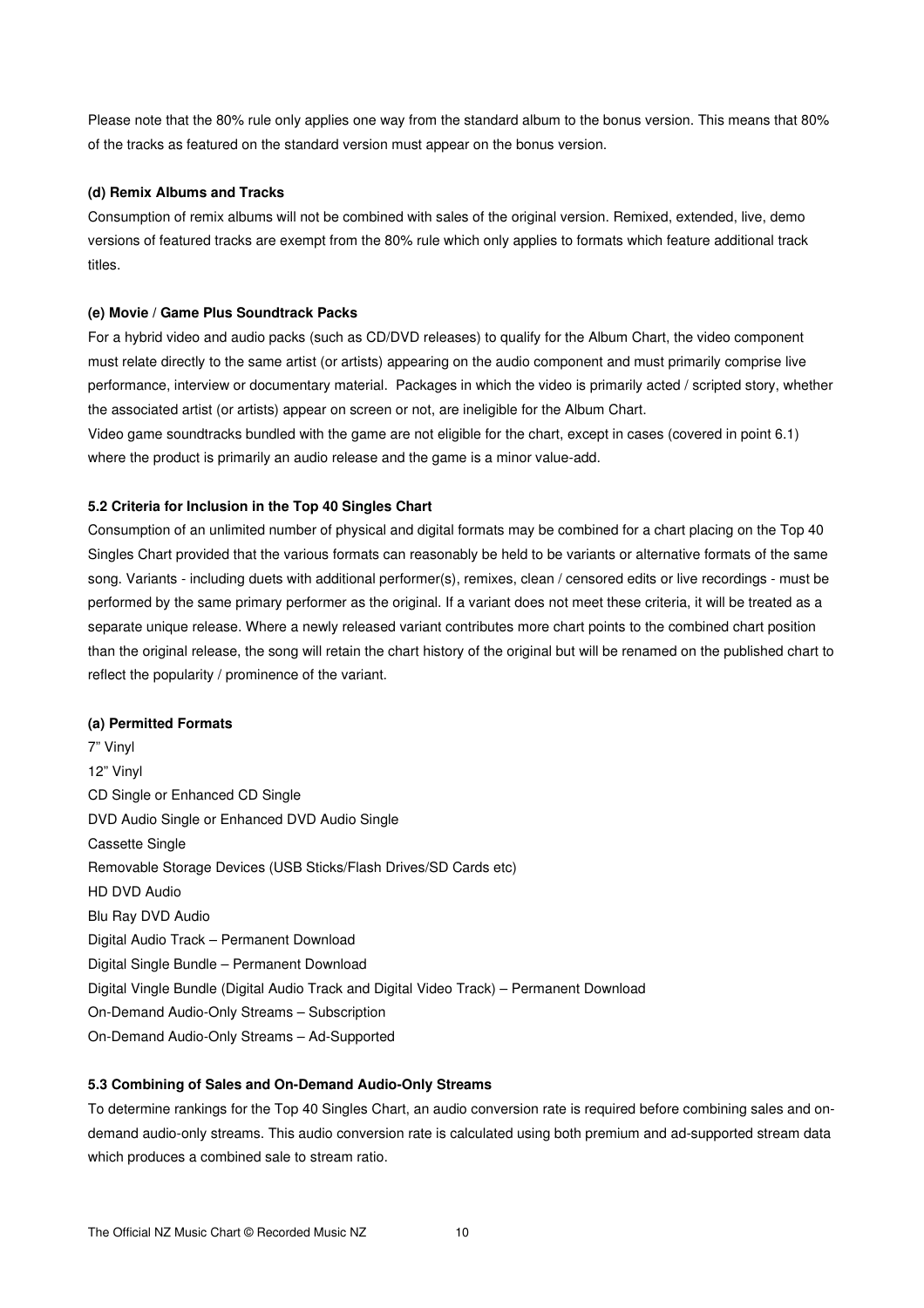Depending on the number of ad-supported to premium streams the combined ratio will vary. This is set at the discretion of the Chart Committee, taking account of international standards regarding the relative value and volume of streams versus downloads to the recording owner. These ratios will be reviewed on a quarterly basis to ensure it continues to accurately reflect those standards.

#### **5.3.1 Exclusions**

- i. Non-interactive and passive consumption (eg. algorithm-based pre-programmed delivery of songs) are not eligible for the chart.
- ii. Streams that play for less than 30 seconds or any type of sampling activity (e.g. retail store samples) is not eligible as this does not reflect genuine consumption but rather a listener's intent to consume / buy a track or not.

#### **5.3.2 Combining Data for Double A Side Singles / Bundles**

In the case of a double A side single or bundle (where one product contains two or more featured songs, both of which are also available for sale or consumption as individual tracks) data for the bundle plus the lead (ie. **firs**t featured) song on the single may be combined to determine chart ranking. If individual consumption is sufficient, the second featured song will be eligible to chart in its own right. Please note rule 4.2 (c) takes precedence in such cases.

#### **5.4 Simultaneous Availability**

When the same product (or combinable variant) is available on New Zealand release from two different record companies, data will not be combined except at the request of both companies. The other rules for combination as outlined in 5.2 also apply in all such cases.

#### **6.1 Album Value Adding And Up Selling**

The Official NZ Music Charts seek to allow flexibility in how an artist, label, retailer or DSP chooses to offer music or encourage consumer interest. However, it is critical the chart remains a measure of the genuine popularity of music releases (the primary chart product) themselves, not be skewed by desire for other products or offers in which the music release itself is a secondary factor in a consumer's decision to buy or consume.

Two main forms of incentivising the purchase or consumption of music require examination before the data relevant to that release will be deemed eligible for chart inclusion.

**Value Adding** is defined as "the bundling of any non-music attachment, voucher, gift or inclusion which has a commercial value independent of the music release (the primary chart product)". This covers any "buy this and get this free!" style offer, bundle or scenario (typically presented as a combination deal e.g. a Vinyl + T-shirt or CD + stickers etc). **Up Selling** is defined as "the unlocking of discounts or options to purchase additional goods or services after a consumer buys or consumes a music release (the primary chart product)." This covers any "would you also like to buy this?" style offers or scenarios (typically presented as 'Buy the CD, get the ticket at half price' or similar).

### **(i) Value Adding** offers must comply with these rules:

a. **Music Association** - each component must relate directly to the artist or music release in such a way that, in isolation, the attachment would still be associated with that release or artist via branding, naming, labelling, likeness or extremely specific connection. Bundling of products which in isolation bear no obvious association with the artist or music release will cause that consumption data to become ineligible for chart inclusion.

b. **Valuation** – To remain chart-eligible, all non-music components must be of "equal to or lesser retail value" to that of the music release (primary chart product). Bundling of an item which clearly has a greater dollar value than the music release itself means the release itself is no longer the primary item being consumed (it has instead become the secondary 'bonus' or 'extra' tied to the other item) and therefore not eligible for chart inclusion.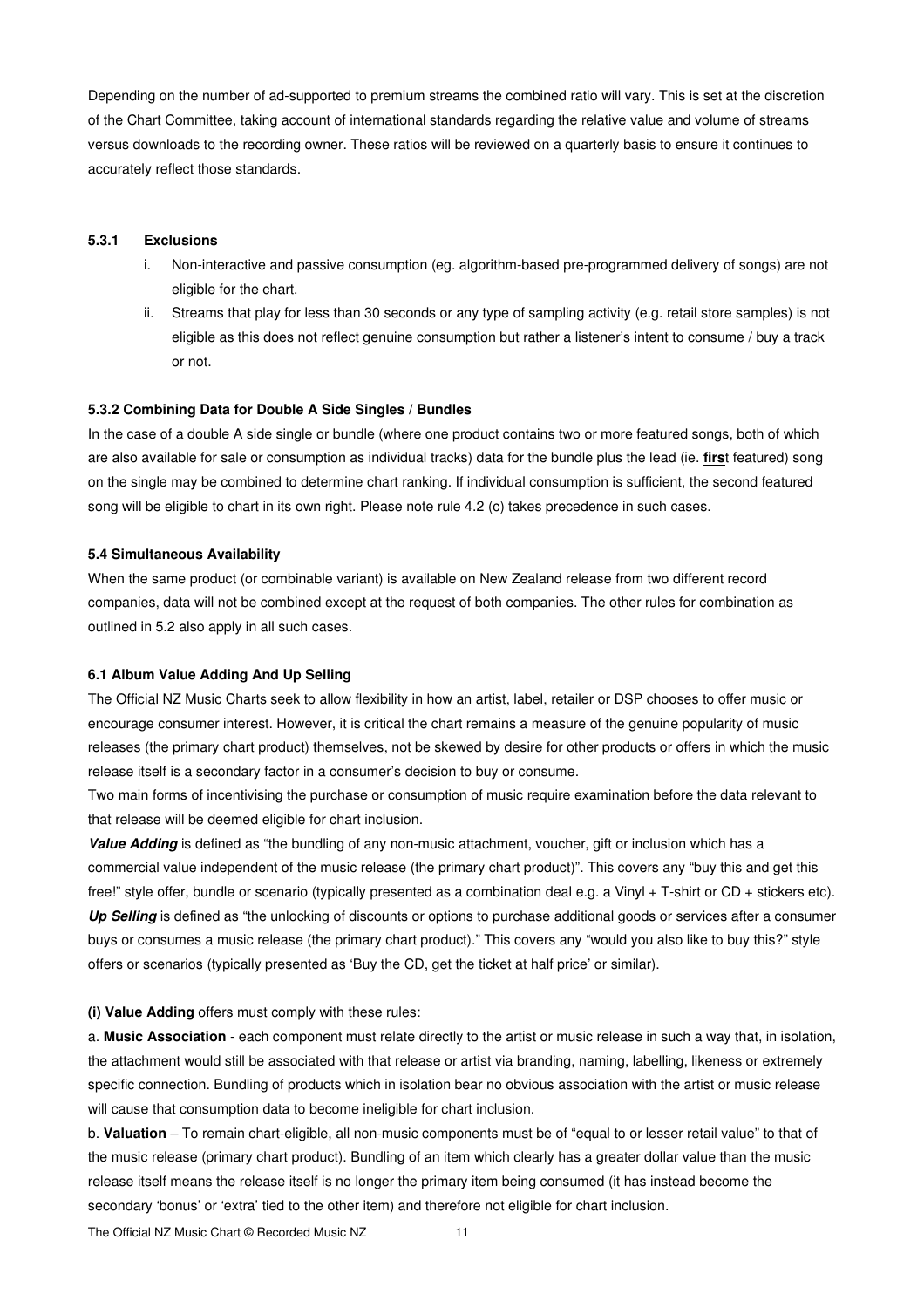Values are all deemed to be the retail point of an item, or similar item. This includes concert tickets where a music release and a concert ticket or show entry are bundled together.

c. **Pre-Approved Items** – For standard full-price albums, a number of common standard offers and scenarios are already pre-approved for chart inclusion as part of any offer without requiring specific application to the chart compiler. Standard T-Shirts. Standard Hats / Caps / Beanies.

Tote / Carrier Bags. Badges, Buttons, Transfer Tattoos and Simple Printed Material (eg. postcards, stickers, wall posters, trading cards).

Simple Digital Enhancements (eg. screensavers, wallpaper, skins, short video, simple games).

Printed Material (either text or graphic) which specifically constitutes the combined presentation or packaging of an overall artistic work.

Experiences of no clear monetary value (eg. signings, artist interaction, meet-and-greets,).

Concert ticket / entry to small one-off events (eg. release gigs) provided the ticket value meets clause 6.1 (b). Competitions, fan club membership and preorder incentives provided these meet clauses 6.2, 6.3 and 6.4. Any item listed above deemed by the chart compiler to be "non-standard" (whether in design, material, scarcity or some other regard) may be subject to a request for evidence from the parties involved in the offer as to valuation (6.1 b). d. **Approval** - Any other offer, incentive or bundled product not listed above must be submitted to the chart compiler for eligibility consideration. Applications should be made to paulkennedy@radioscope.co.nz and outline details of the proposal, timings and valuation of each component. Parties must be able to demonstrate the "equal to or lesser retail value" nature of music vs non-music components. If this cannot be shown, data for the combined bundle will be ruled ineligible for inclusion.

Applications must be made at least 10 days prior to chart inclusion. Where necessary, eligibility decisions will be referred to the chart committee, taking into account past rulings, comparison with similar products, valuation evidence, the potential for undesirable precedent setting and the degree to which the music component remains the primary attraction to the consumer.

e. **Box Sets / Combined Music Releases** - For avoidance of doubt, products or offers which are entirely music in nature (eg. box sets, multi-disc packs or bundles) and contain no additional nonmusic component do not fall directly under the Value Adding Rules. These are considered elsewhere in the rules (5.1, 2,3 and 4).

**(ii) Up Selling** differs from Value Adding in that an initial purchase or consumption does not come with any additional component by default, however it may unlock the option to then make a further purchase. The additional purchase may be at a favourable rate or be exclusively available only if you have already made the first purchase. For this data to be chart-eligible though, it must satisfy the following conditions:

1. The consumer has a choice to take up the offer or not,

2. As with other value-add scenarios, the value of the second product, offer or benefit received is of equal to or lesser value to that of the music component,

3. The consumer pays a clearly stipulated additional price for the second product or offer.

#### **6.1 (iii) Package Deals containing Streaming Music Subscriptions**

Where the purchase of a non-music product or service (including, but not limited to, mobile phone or telco package) grants a consumer access to a streaming music service, any resulting data submitted to the chart compiler may be included in the chart so long as the monthly fees to use the service continue to be paid – whether by the consumer or the product seller.

### **7. DETERMINING CHART ELIGIBILITY**

All suppliers of records are eligible to have their records included in the Official New Zealand Music Charts subject to minimal ground rules of eligibility that are necessary to conduct a credible and reliable charting system of this kind.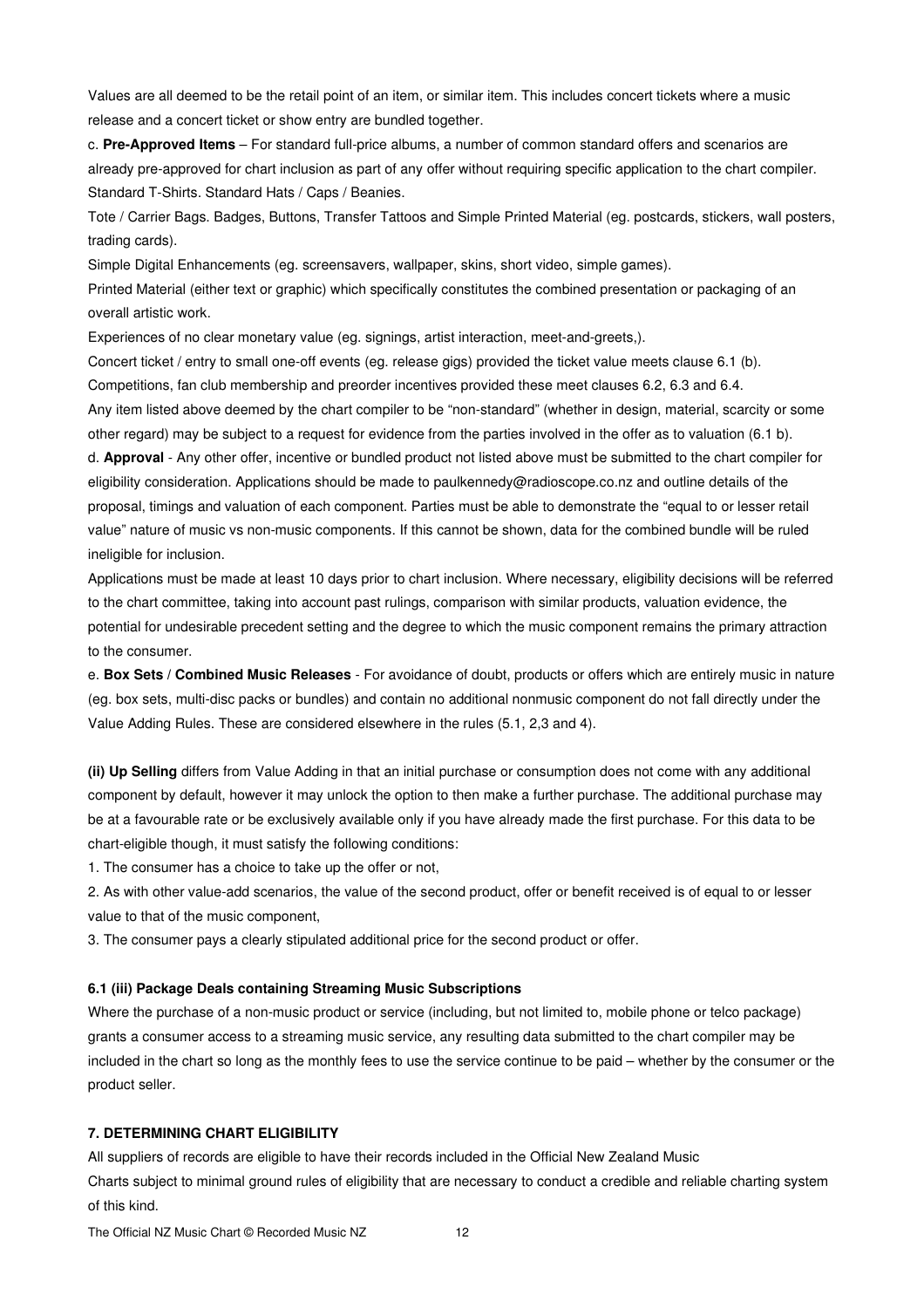### **7.1 Eligibility and Assessment**

In the event that a record supplier has any doubt regarding the eligibility (or potential eligibility) of any of its intended releases it is recommended that prior to release it submit the product or a description of the intended product to the Chart Compiler for assessment and advice.

Sales made by Information Providers 'off site' (e.g. at shows, shopping centres or 'pop-up' stores) are eligible for chart inclusion, providing the sales meet all other chart eligibility criteria.

Sales made at or through the activities of one retail store (whether or not they are an Official New Zealand Music Charts Information Provider) may not be included in the chart return of any other store.

Product taken from Information Providers on consignment by third parties to be sold elsewhere is not eligible.

Product purchased in bulk from Information Providers to be dispersed (either by sale or otherwise) elsewhere at a later date is ineligible for the chart. Examples of this kind of activity would be bulk sales to insurance claimants, third parties who will on-sell or give away the product and sales to any third party who will use the product for promotional purposes.

Where a question of eligibility arises, it will be determined by the Chart Compiler in the first instance.

### **7.2 Disputes and Clarifications**

Where a dispute arises between any party involved in the submission of chart data or use of the Official Music Charts regarding eligibility or rule interpretation, the matter will be referred to the Chart Committee (see point 10).

#### **7.3 Procedure to Apply**

Any objections or complaints about eligibility must be made in writing to the Chart Administrator. When an objection or complaint is received, the following procedure will apply. The complaint / issue will be circulated to all members of the Chart Committee.

If the complainant is from one of the members of the Chart Committee that member will stand down, whilst the decision about the complaint is made.

Each of the members will receive a copy of the objection or complaint, together with any explanatory documents or samples from the complainant company. Where requested, the record supplier must supply sufficient quantities of product for review by Committee members. The above information includes a question dealing with the issue at hand in the format that members need respond to simply with a yes or no answer. This information will be forwarded to members on a "Chart Criteria Decision Voting" form. The Chart Administrator acts as the facilitator of this process.

Chart Committee members will have a maximum of 48 hours to respond in either the negative or the positive. These responses and any further decisions are to remain confidential unless release is authorised by the Chart Committee.

The review process applies to all charts produced by The Official New Zealand Music Charts.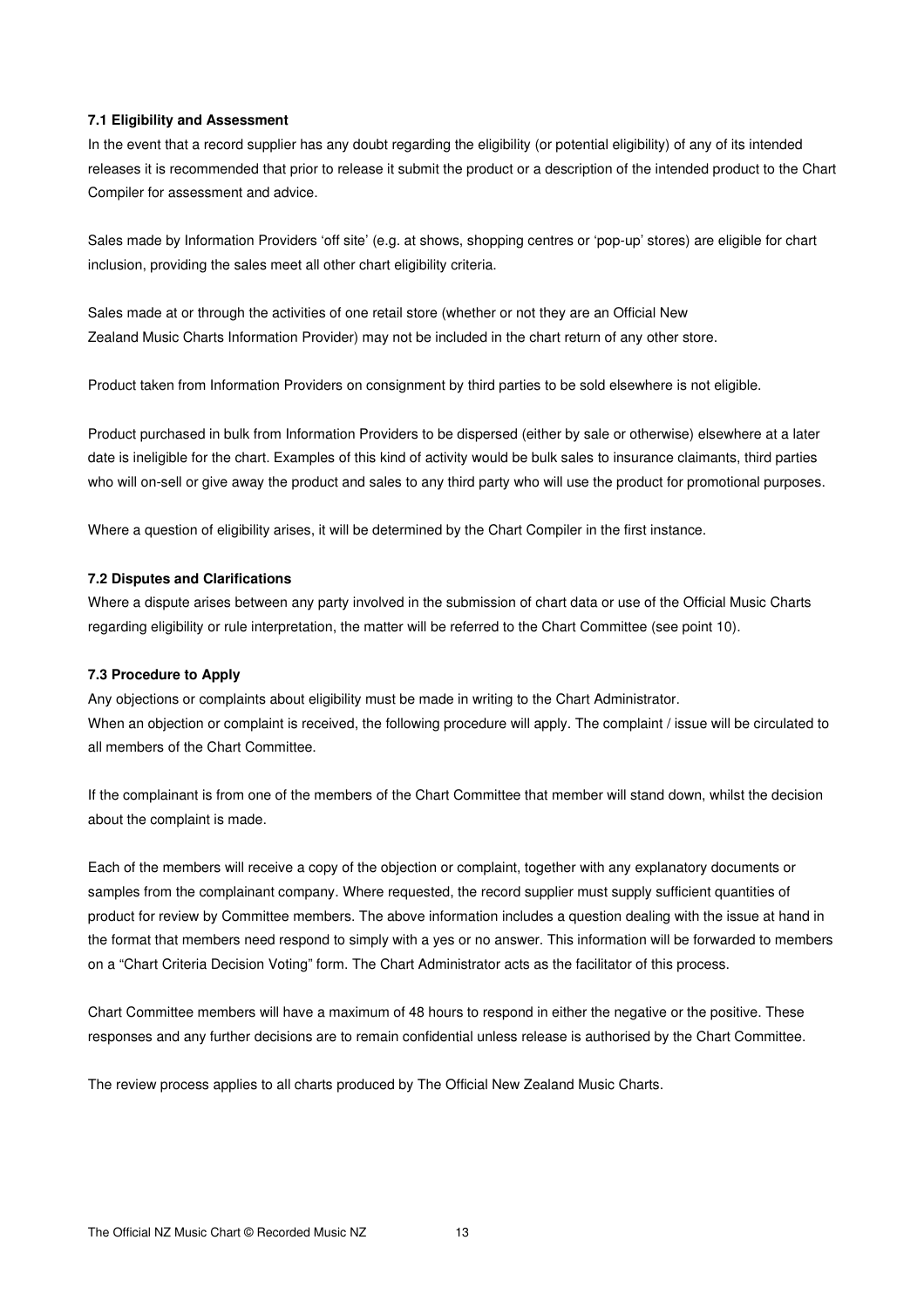### **8. DATA MANIPULATION, TAMPERING OR OTHER BREACHES**

#### **8.1 Definition**

The Official New Zealand Music Charts have procedures in place aimed at identifying and rectifying reporting anomalies in data provided by Information Providers for the official New Zealand music charts including regular auditing and formal complaint procedures.

Any objections or complaints about reporting or the charts must be made in writing to the Chart Administrator. The complaint/issue will be circulated to all members of the Chart Committee who will investigate and adjudicate on the complaint. If the complainant is from one of the members of the Chart Committee that member will stand down, whilst the decision about the complaint is made.

The status of Information Provider is not to be used by either retailer or record supplier as leverage for any personal or commercial demands. In the event that any such reporting anomalies are found to be deliberate, the matter will be referred to the Chart Committee for consideration of penalties, as set out below.

Parties found in breach by the Chart Committee could have their product penalised (in the case of record suppliers or artists) whilst offending Information Providers may have their Information Provider status revoked for a period deemed appropriate by the Committee. Both record suppliers and Information Providers could also be subject to a penalty.

### **8.2 Penalties**

Experience has shown that penalties for non-compliance with these Chart Rules and the Members Code are highly advisable if the official New Zealand music charts are to remain reliable and credible. The guiding principle is that breaches of the important rules relating to data manipulation and tampering will be penalised to the extent reasonably necessary in each particular case

The objective is to deter breaches and to maintain the integrity of the Official New Zealand Music Charts system.

Any information providers found to be involved in data falsification of any kind will immediately be removed from the Information Provider listing for a period commensurate with the severity of the breach (first exclusion will usually be for one month). Repeat offenders (initially treated leniently) will incur higher penalties, with the ultimate sanction being permanent removal as an Official New Zealand Music Charts Information Provider.

Record suppliers or artists found in breach of these rules, face the prospect of their sales numbers being reduced in the chart calculations for the relevant product in the current or future weeks (e.g. by disregarding the false sales reported or all sales completely) or being excluded from chart consideration for a period of time, depending on the nature of the offence.

For Information Providers, record company suppliers and artists, in addition to the products chart penalty or the Information Provider's suspension; public censure may be imposed for each breach.

#### **8.3 Non-Submitting Information Provider**

If an Official New Zealand Music Charts Information Provider fails to transmit sales data for four consecutive weeks it will be notified by the Chart Administrator that it is on "probation". After eight consecutive weeks of non-submission the store will be removed from the chart store provider list.

#### **9. REVIEW OF THE CHART RULES**

Comments and suggestions for the progressive improvement of the Chart Rules are welcome. Chart Committee will review the Rules from time to time. Suggestions should be sent to the Chart Administrator.